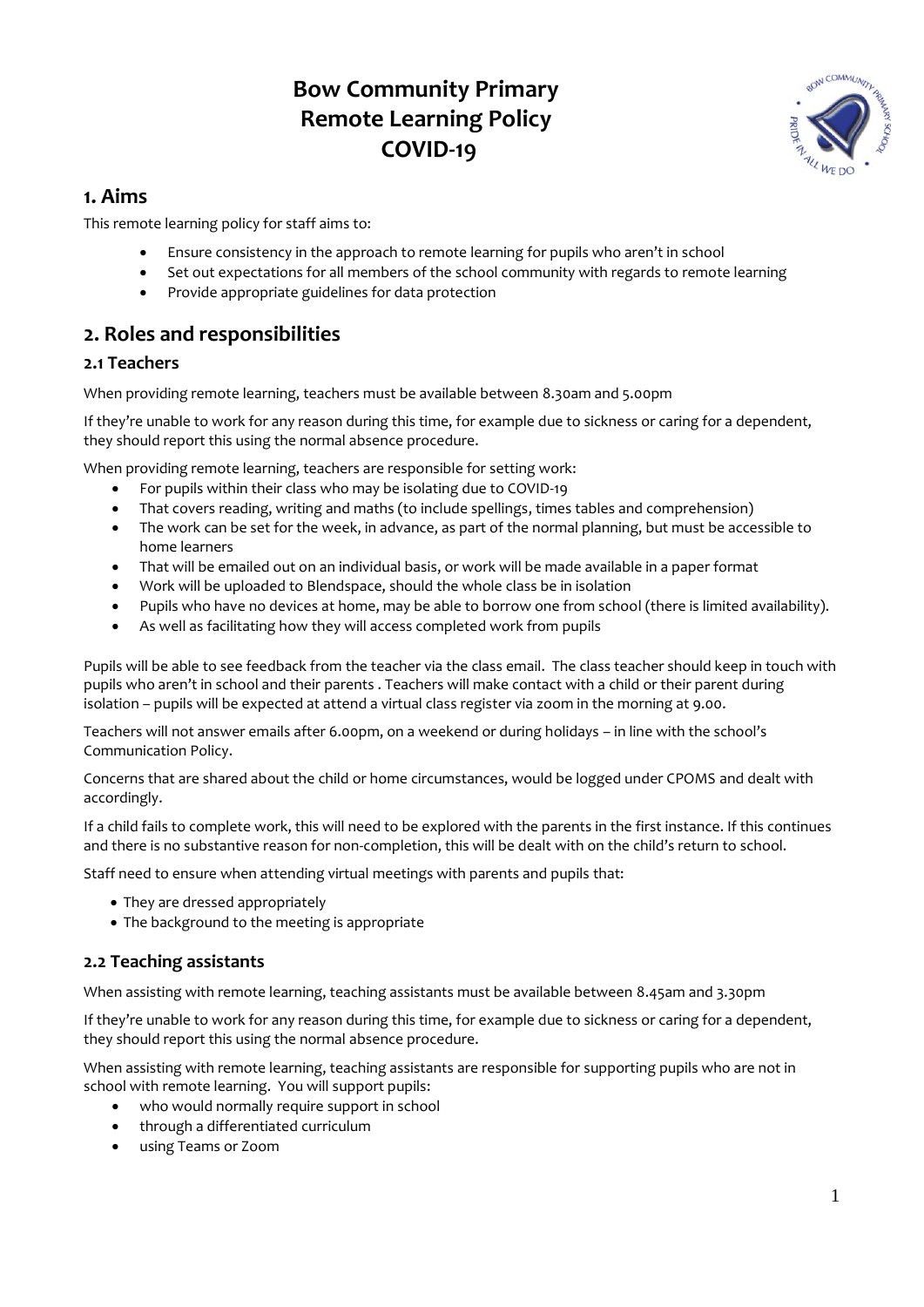- by chatting to them, giving encouragement, explaining a question they may not understand, giving them the tools to help have a go at something
- Teaching Assistants who are supporting pupils remotely will need to ensure that
- they are suitably dressed
- that their home background is suitable for a zoom meeting to be conducted

## **2.3 Subject leads**

Alongside their teaching responsibilities, subject leads are responsible for:

- Considering whether any aspects of the subject curriculum need to change to accommodate remote learning
- Working with teachers teaching their subject remotely to make sure all work set is appropriate and consistent
- Working with other subject leads and senior teachers to make sure work set remotely across all subjects is appropriate and consistent
- Alerting teachers to resources they can use to teach their subject remotely
- Raising any issues that have occurred during remote learning with the Head or Senior Teacher

#### **2.4Designated safeguarding lead**

The DSL is responsible for the implementation of the Safeguarding Policy

#### **2.5 Pupils and parents**

Staff can expect pupils learning remotely to:

- Be contactable during the school day, especially for register at 9.00am
- Complete work to the deadline set by teachers
- Seek help if they need it, from teachers or teaching assistants
- Alert teachers if they're not able to complete work

Staff can expect parents with children learning remotely to:

- Make the school aware if their child is sick or otherwise can't complete work
- Seek help from the school if they need it
- Be respectful when making any complaints or concerns known to staff

#### **2.6 Governing board**

The governing board is responsible for:

- Monitoring the school's approach to providing remote learning to ensure education remains as high quality as possible
- Ensuring that staff are certain that remote learning systems are appropriately secure, for both data protection and safeguarding reasons

## **3. Who to contact**

If staff have any questions or concerns about remote learning, they should contact the following individuals:

- Issues in setting work talk to the relevant subject lead or SENCO
- Issues with behaviour talk to the Head
- Issues with their own workload or wellbeing talk to the Head
- Concerns about data protection talk to the data protection officer Alvin Scott
- Concerns about safeguarding talk to the DSL

## **4. Data protection**

#### **4.1 Accessing personal data**

When accessing personal data for remote learning purposes, all staff members will:

Access a pupil's home email address via the SIMS database